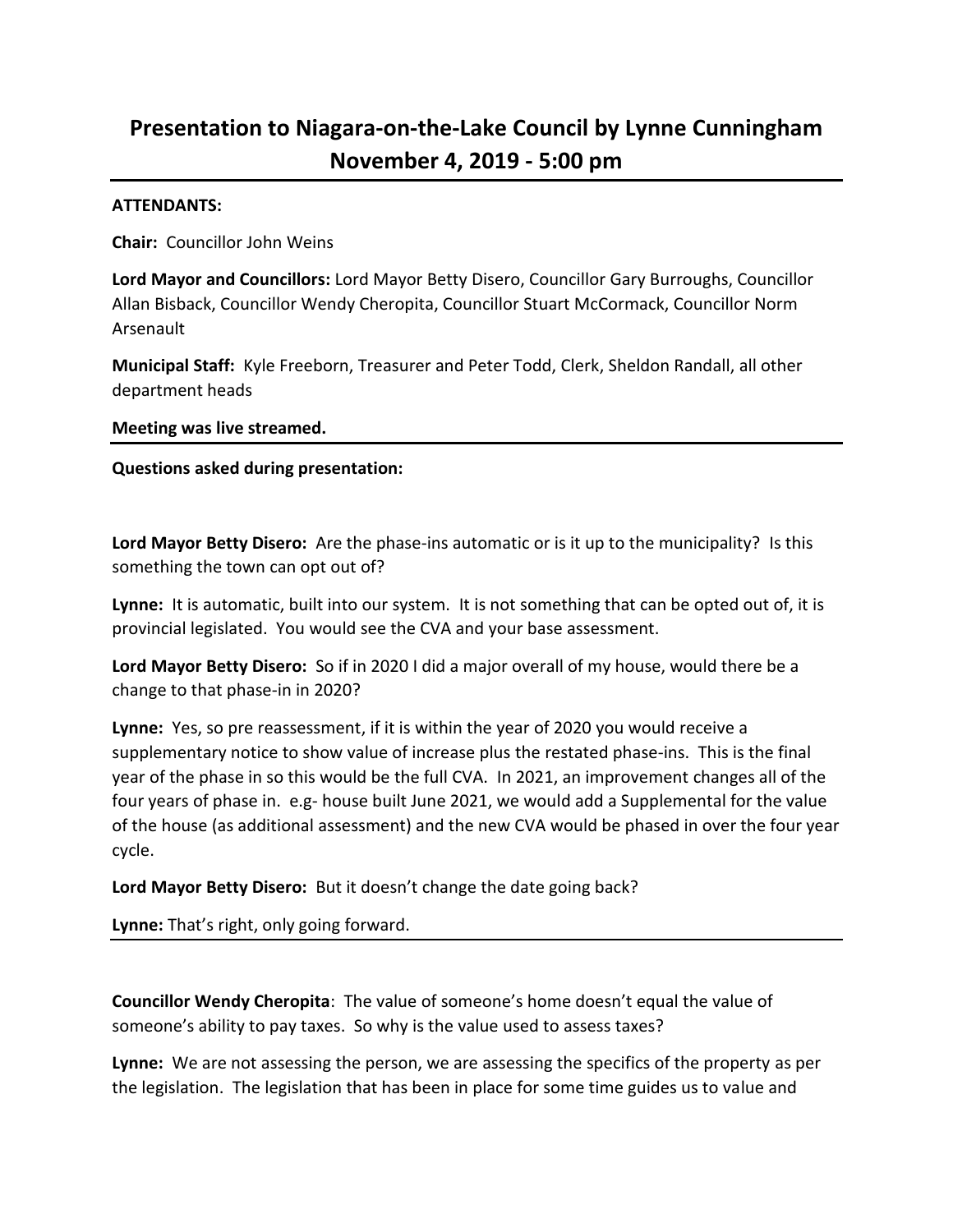classify property. Once a municipality determines through budget the cost of services, the tax rates are determined and these are multiplied by the CVAs each year. The result is the amount of taxes to be paid.

**Councillor Wendy Cheropita**: So there is no consideration to someone's service usage?

**Lord Mayor Betty Disero:** That has been the question for years.

**Lynne:** We are bound by the regulations under the *Assessment Act* so everything is under those guidelines. We assess the property, not the person.

**Councillor Gary Burroughs:** When you refer to growth, that is an increase in the assessment value?

**Lynne:** Yes, that is taxable growth or new assessment. All exempt and PILT growth is not shown on the slide.

**Councillor Gary Burroughs:** So a house assessed at \$1,000,000 today, but was \$750,000 before isn't part of your number?

**Lynne:** Growth is any improvement to the property, so it can improvement to an existing property, or brand new. It is what wasn't captured on roll last time.

**Councillor Gary Burroughs:** If your determination of a property is that it is worth more now than before, that is part of the growth?

**Lynne:** Yes, that's right.

**Councillor Gary Burroughs:** Referring to the slide on assessment, what would it have been the last reassessment?

**Lynne:** I'd have to go back but our figures are every year. From the roll totals in 2016 for Niagara on the Lake there were 8935 properties with a roll total of 4,535,070145 (2012 CVA). In 2019, based on 2016 3<sup>rd</sup> year phase in total assessment, there are 9395 properties with a total CVA of 5,678,503,279

## **Counsellor Norm Arsenault**: The 5.1%, is that the PILTs?

**Lynne**: Yes. From the top of the slide that is the percentage of properties that are PILT and exempt within Niagara on the Lake

**Counsellor Norm Arsenault:** How many physical inspections are done on properties?

**Lynne:** I would have to take that question back. A lot! It would be a big number that are done related to sales investigations and property reviews, building permit reviews and inspections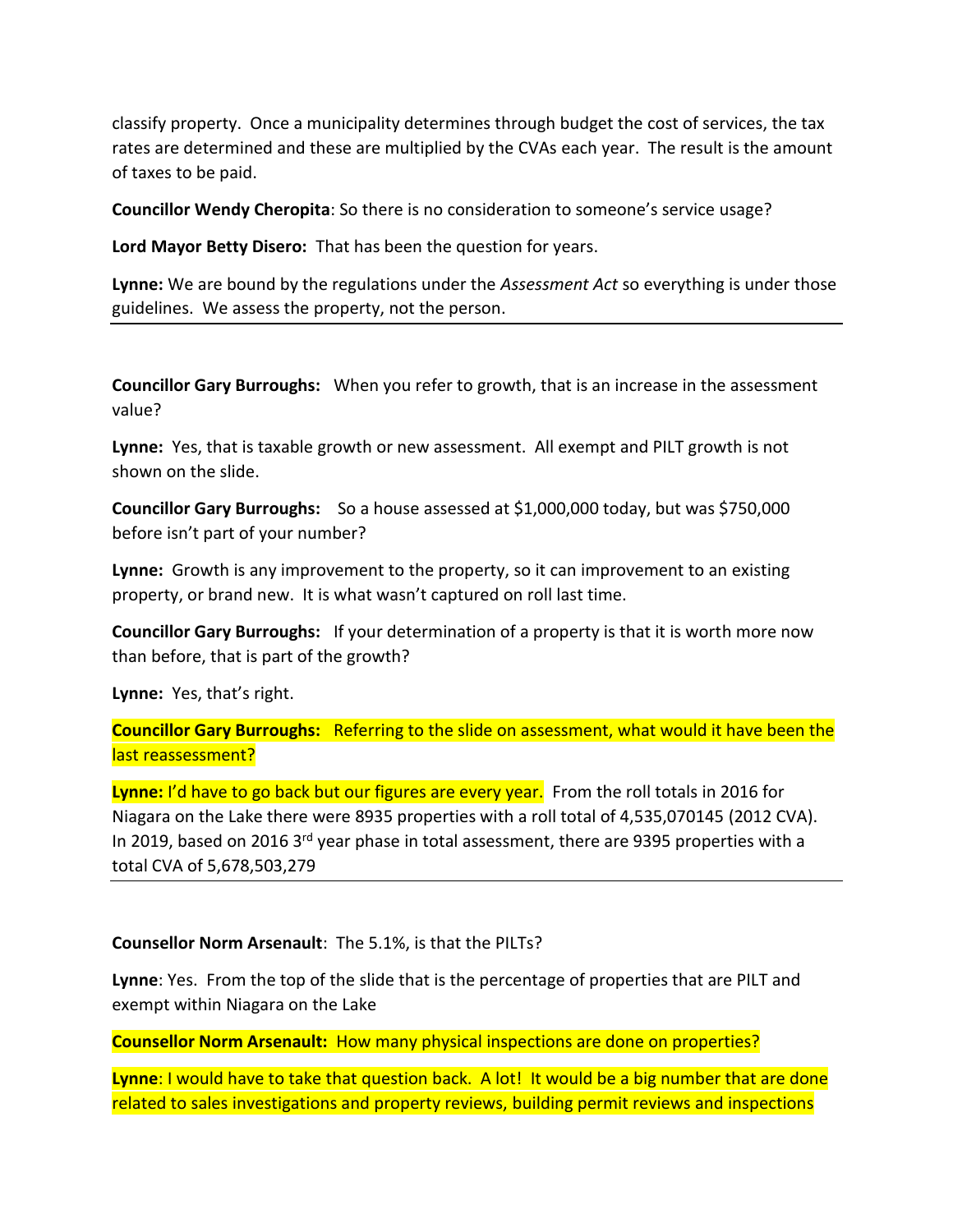for appeals and request for reconsideration. I will get back to with a number. These figures will be available for formal council delegation prior to Reassessment notice release.

How do you find or how often do you find changes where people don't take out a building permit?

Commonly we are told from people contacting us advising us of changes, or we find when we review areas small changes..for example decks, finished basement renovations were people do themselves, where there are permits and people understand what is regulated they may follow. There are things people don't believe they need a permit for but it is in the realm of a municipality to monitor permits. We are continually reviewing our data as well as reviewing digital imagery with also onsite inspections, so we find more than we ever did before.

## **Councillor Stuart McCormack:**

I have three questions:

1. What factors result in a property assessment decrease? For instance, if someone lived on a property and someone next door started a mushroom factory, would that bcause a decrease due to the odor?

**Lynne:** One way properties can decrease is because they have won an appeal.

Another way is if you make a change to the state and condition of a property, then the value can decrease. For example, remove a pool, or take something away or you demolish a structure.

If there is a nuisance, like the odor of a mushroom factory, we have to examine market evidence to determine whether or not there is evidence that shows us that we can reduce it. It is case by case. In our information we have many variables, so it might be part of the overall formula we are already considering. For example, a nuisance external to the property like when you abut a HWY, that is already considered in the analysis and we account for that in the valuation.

## **Councillor Stuart McCormack:**

2. How do you assess a farm? Does it run on the value of the crops?

**Lynne:** I will get to that in the slide that is coming up. The is a side that speaks to 19.5 of the assessment act, and how we are valuing farm land based on the land characteristics. We review sale of farms of only farmer to farmer sales (so no sales for potential development are included). We do not value the crops. We make the determination if a property is a farm, and the farm owner, if qualified by AGRICORP (based on annual submission and meting their criteria) will have their farm land classified at the FT tax classification upon qualification.

# **Councillor Stuart McCormack:**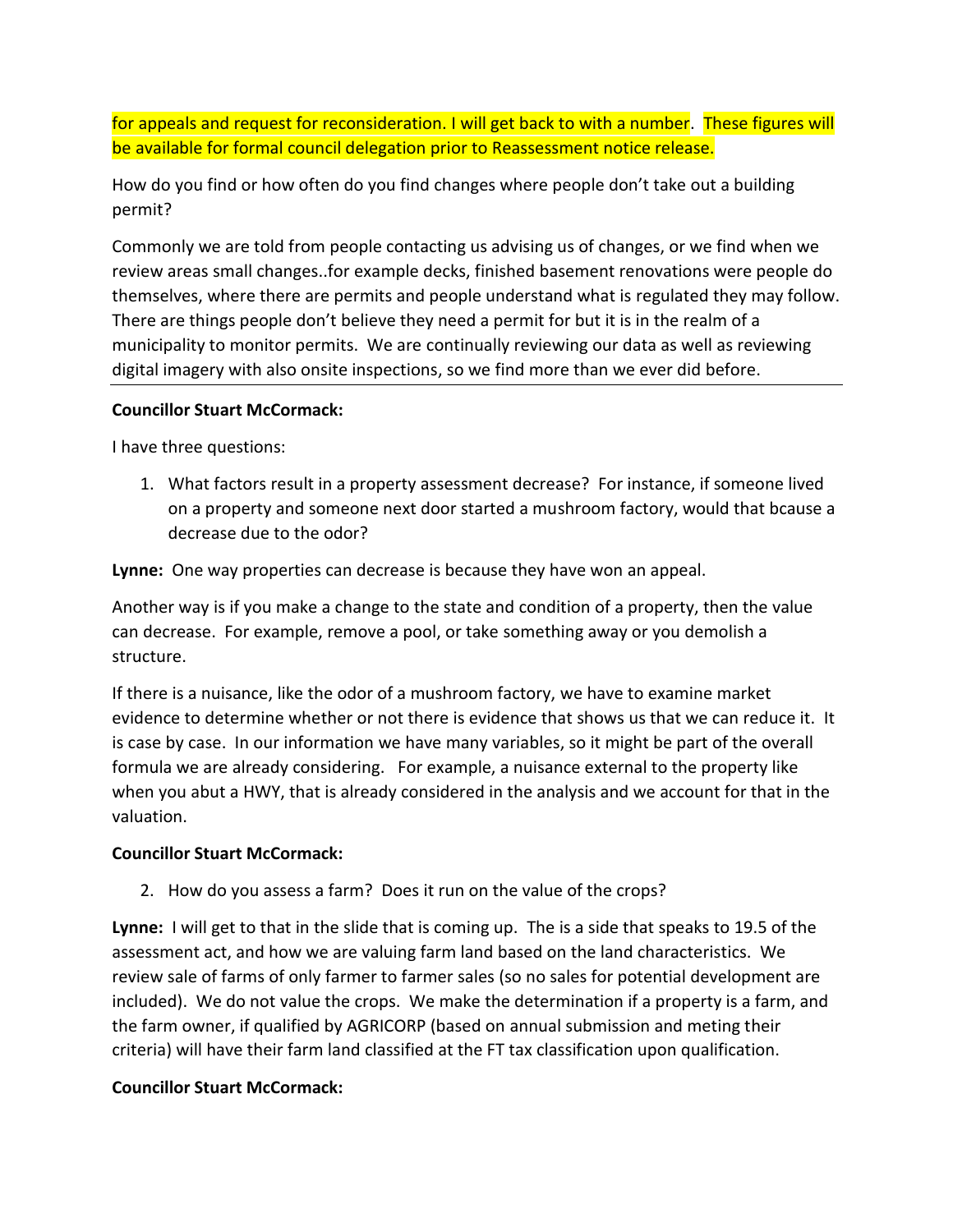3. How does MAC assesses cannabis facilities?

**Lynne:** I can direct you to a webinar for cannabis. Do we assess as industrial or farm? There is not a simple, straight answer but the long and short of it is if there is farming, it is treated as a farm, but if there is processing, it is industrial. Like a winery, it can be split, and we can have different classes on it. It is our interpretation of the legislation. MPAC is inspecting all Cannabis properties in Ontario. It will be worthwhile for you to listen to webinar MPAC is presenting. I will send the invitation. (Invitation sent to Peter Todd to distribute to the councilors)

**Councillor Gary Burroughs:** Income approach, if a residential home says it is residential, but it is a Bed and Breakfast, do you consider those, like if the resident doesn't use it as a Bed & Breakfast?

**Lynne:** They are not valued using income approach, they are used the Sales Comparison approach, so it is not included. We do identify the residential B&Bs by a unique property code and recognize that the town keeps an inventory of the licensed establishments. If they operate under 7 bedrooms, then they are assessed residentially.

**Councillor Wendy Cheropita**: In the case of cannabis, it is a farm product but there are negative impacts on residential areas around them. How does that impact the assessment?

**Lyn**ne: It would be valued as the land is farmland, then the greenhouse or other structures, and portions of it depending on what the use is, it could be commercial, industrial. In relation to abutting properties, if they are residential or farm, an odor may not diminish farm values, but residentially there could be an impact where a case is made that it is affecting the property.

Currently to date there have been no successful cases argued at the ARB where an adjustment has been made for odour nuisance related to Cannabis. MPAC will be monitoring this as more operations become active and sales occur close to these facilities.

**Councillor Gary Burroughs:** Hopefully we will receive this presentation. On PILTs, how do you assess federal properties that don't require building permits?

**Lynne**: What has evolved is, I understand there is no building permit requirement for federal. But MPAC has strong relationships with federal property management as well as property owners that we didn't have before. So properties like the airport, the owners reach out to us regularly, and they tell us about the changes.

# **Councillor Gary Burroughs**: Would the RCMP building be included as a PILT?

I would have to check. I did check and the CVA was supped on in 2016. So yes we have added the building. The CVA is currently 6,774,000 CF. We have good relationship with Frankie in public works and he provides us his inventory and he reviews the properties and advises us where there have been changes made. He also provides us with new information when